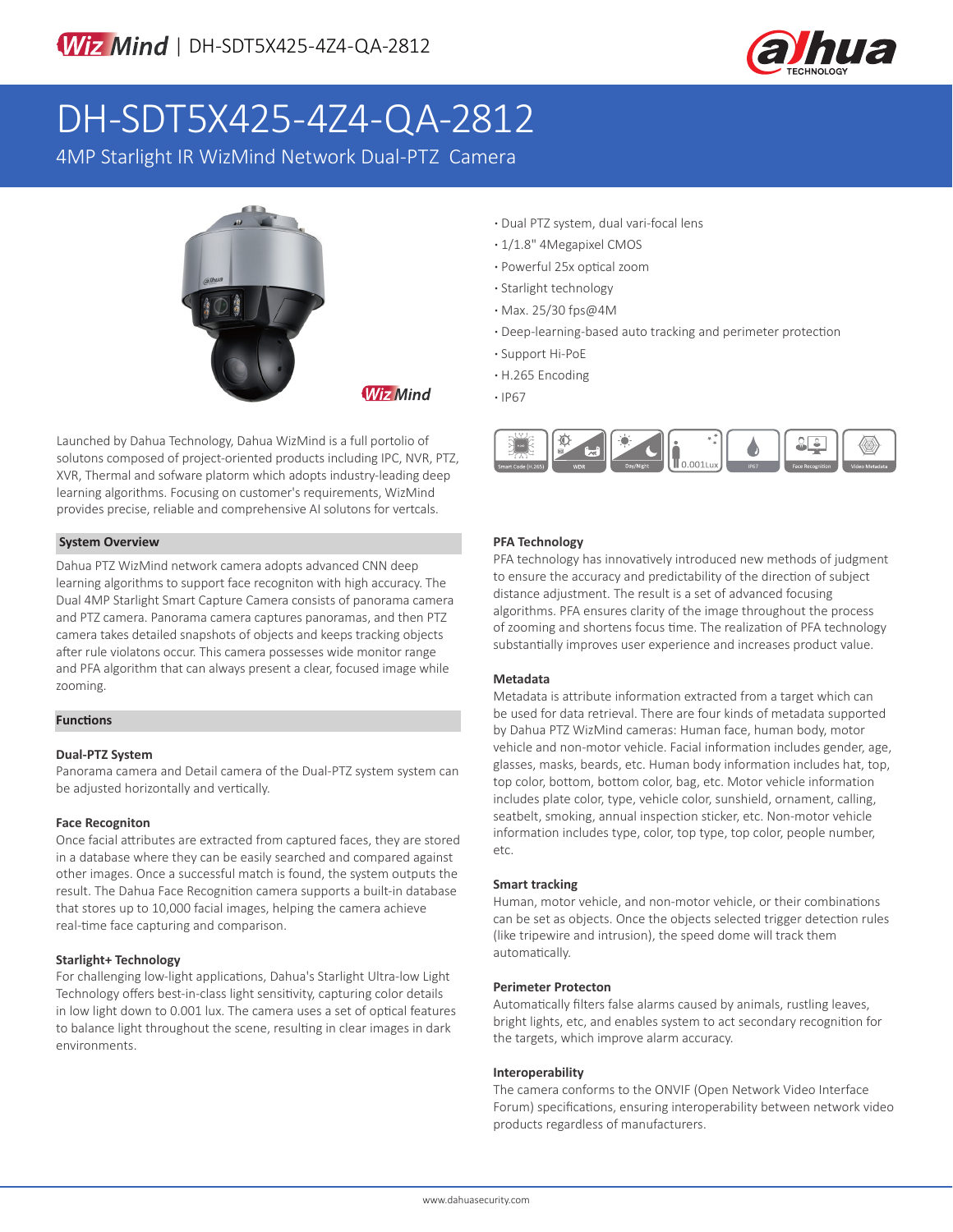# Wiz Mind | DH-SDT5X425-4Z4-QA-2812

## **Technical Specification**

| Camera                          |                                                                                                                                               |                                                                                                                     |                                                                                   |                                                                      |
|---------------------------------|-----------------------------------------------------------------------------------------------------------------------------------------------|---------------------------------------------------------------------------------------------------------------------|-----------------------------------------------------------------------------------|----------------------------------------------------------------------|
| Image Sensor                    | Panorama: 1/1.8"" CMOS<br>Detail: 1/1.8"" CMOS                                                                                                |                                                                                                                     |                                                                                   |                                                                      |
| Pixel                           | Panorama: 4 MP<br>Detail: 4 MP                                                                                                                |                                                                                                                     |                                                                                   |                                                                      |
| Max. Resolution                 | Panorama: 2688 (H) × 1520 (V)<br>Detail: 2688 (H) × 1520 (V)                                                                                  |                                                                                                                     |                                                                                   |                                                                      |
| <b>ROM</b>                      | 8 GB                                                                                                                                          |                                                                                                                     |                                                                                   |                                                                      |
| <b>RAM</b>                      | 4 GB                                                                                                                                          |                                                                                                                     |                                                                                   |                                                                      |
| <b>Electronic Shutter Speed</b> | Panorama: 1 s-1/30,000 s<br>Detail: 1 s-1/30,000 s                                                                                            |                                                                                                                     |                                                                                   |                                                                      |
| <b>Scanning System</b>          | Progressive                                                                                                                                   |                                                                                                                     |                                                                                   |                                                                      |
| Min. Illumination               | Panorama:<br>Color: 0.001 lux@F1.3<br>B/W: 0.0001 lux@F1.3<br>Detail:<br>Color: 0.001 lux@F1.6<br>B/W: 0.0001 lux@F1.6<br>0 lux (IR light on) |                                                                                                                     |                                                                                   |                                                                      |
| <b>Illumination Distance</b>    | Panorama (white light):<br>30 m (98.43 ft)<br>Detail (IR light):<br>100 m (328.08 ft)                                                         |                                                                                                                     |                                                                                   |                                                                      |
| Illuminator On/Off Control      | Panorama: Zoom Prio; Manual; Auto; Off<br>Detail: Zoom Prio; Manual; Auto; Off                                                                |                                                                                                                     |                                                                                   |                                                                      |
| <b>Illuminator Number</b>       | Panorama: 4 white lights<br>Detail: 4 IR lights                                                                                               |                                                                                                                     |                                                                                   |                                                                      |
| Lens                            |                                                                                                                                               |                                                                                                                     |                                                                                   |                                                                      |
| Focal Length                    |                                                                                                                                               | Panorama: 2.8 mm-12 mm<br>Detail: 5.4 mm-135 mm                                                                     |                                                                                   |                                                                      |
| Max. Aperture                   | Panorama: F1.3-F2.0<br>Detail: F1.6-F4.0                                                                                                      |                                                                                                                     |                                                                                   |                                                                      |
| Field of View                   | Panorama: H: 99.2°-45.8°; V: 59.7°-27.0°; D: 110.4°-<br>$51.7^{\circ}$<br>Detail: H: 58°-3.5°; V: 35°-2°; D: 64°-4°                           |                                                                                                                     |                                                                                   |                                                                      |
| Optical Zoom                    | Panorama: 4x<br>Detail: 25×                                                                                                                   |                                                                                                                     |                                                                                   |                                                                      |
| <b>Focus Control</b>            | Auto; Semi-Auto; Manual                                                                                                                       |                                                                                                                     |                                                                                   |                                                                      |
| <b>Close Focus Distance</b>     | Panorama: 1 m-2.5 m (3.28 ft-8.20 ft)<br>Detail: 0.5 m-7 m (1.64 ft-22.97 ft)                                                                 |                                                                                                                     |                                                                                   |                                                                      |
| <b>Iris Control</b>             | Panorama: Auto<br>Detail: Auto                                                                                                                |                                                                                                                     |                                                                                   |                                                                      |
|                                 | Detect                                                                                                                                        | Observe                                                                                                             | Recognize                                                                         | Identify                                                             |
| <b>DORI Distance</b>            | Panorama:<br>129 m<br>(423.23 ft)<br>Detail:<br>1,724 m                                                                                       | Panorama:<br>51.3 m<br>$(168.31 \text{ ft})$<br>Detail:<br>690 m<br>$(5,656.17 \text{ ft})$ $(2,263.78 \text{ ft})$ | Panorama:<br>25.4 m<br>(83.33 ft)<br>Detail:<br>345 m<br>$(1, 131.89 \text{ ft})$ | Panorama:<br>12.2 m<br>(40.03 ft)<br>Detail:<br>172 m<br>(564.30 ft) |
| <b>PTZ</b>                      |                                                                                                                                               |                                                                                                                     |                                                                                   |                                                                      |
| Pan/Tilt Range                  | Panorama:<br>Pan: 0° to 360° endless<br>Tilt: 0° to 30°<br>Detail:<br>Pan: 0° to 305°<br>Tilt: -10° to 90°                                    |                                                                                                                     |                                                                                   |                                                                      |
| <b>Manual Control Speed</b>     | Panorama: Pan: 0.1°/s-100°/s; Tilt: 0.1°/s-25°/s<br>Detail: Pan: 0.1°/s-400°/s; Tilt: 0.1°/s-200°/s                                           |                                                                                                                     |                                                                                   |                                                                      |
| Preset Speed                    | Panorama: Pan: 100°/s; Tilt: 50°/s<br>Detail: Pan: 360°/s; Tilt: 200°/s                                                                       |                                                                                                                     |                                                                                   |                                                                      |

| Preset                      | 300                                                                                                                                                                                                                                                                                                                                   |
|-----------------------------|---------------------------------------------------------------------------------------------------------------------------------------------------------------------------------------------------------------------------------------------------------------------------------------------------------------------------------------|
| Tour                        | 8 (up to 32 presets per tour)                                                                                                                                                                                                                                                                                                         |
| Scan                        | 5                                                                                                                                                                                                                                                                                                                                     |
| Power-off Memory            | Yes                                                                                                                                                                                                                                                                                                                                   |
| <b>Idle Motion</b>          | Preset; Scan; Tour                                                                                                                                                                                                                                                                                                                    |
| PTZ Protocol                | DH-SD<br>Pelco-P/D (auto recognition)                                                                                                                                                                                                                                                                                                 |
| Intelligence                |                                                                                                                                                                                                                                                                                                                                       |
| Video Metadata              | Support human body, human face, motor vehicle and<br>non-motor vehicle image capture and attributes<br>extraction                                                                                                                                                                                                                     |
| IVS (Perimeter Protection)  | Tripwire; intrusion; climbing fences; loitering<br>detection; abandoned/missing object; fast moving;<br>parking detection; people gathering; vehicle/human<br>alarm classification                                                                                                                                                    |
| <b>Face Recognition</b>     | Yes                                                                                                                                                                                                                                                                                                                                   |
| Video                       |                                                                                                                                                                                                                                                                                                                                       |
| Video Compression           | H.264H; H.264B; Smart H.265+; H.265; MJPEG(Sub<br>Stream); Smart H.264+; H.264M                                                                                                                                                                                                                                                       |
| <b>Streaming Capability</b> | 3 streams                                                                                                                                                                                                                                                                                                                             |
| Resolution                  | Panorama:<br>4M (2688 × 1520); 4M (2560 × 1440); 1080p (1920 ×<br>1080); 960p (1280 × 960); 720p (1280 × 720); D1 (704<br>× 576); VGA (640 × 480); CIF (352 × 288)<br>Detail:<br>4M (2688 × 1520); 4M (2560 × 1440); 1080p (1920 ×<br>1080); 960p (1280 × 960); 720p (1280 × 720); D1 (704<br>x 576); VGA (640x 480); CIF (352 x 288) |
| Video Frame Rate            | Panoramic: Main stream: 4M/1080p/1.3M/720p<br>$(1 - 25/30$ fps)<br>Sub stream 1: D1/VGA/CIF (1-25/30 fps)<br>Sub stream 2: 1080p/1.3M/720p/CIF (1-25/30 fps)<br>Detail: Main stream: 4M/1080p/1.3M/720p (1-25/30<br>fps)<br>Sub stream 1: D1/VGA/CIF (1-25/30 fps)<br>Sub stream 2: 1080p/1.3M/720p/CIF (1-25/30 fps)                 |
| <b>Bit Rate Control</b>     | CBR; VBR                                                                                                                                                                                                                                                                                                                              |
| Video Bit Rate              | H.264: 512 Kbps-13056 Kbps<br>H.265: 204 Kbps-7936 Kbps                                                                                                                                                                                                                                                                               |
| Day/Night                   | Panorama: Auto (ICR)<br>Detail: Auto (ICR)                                                                                                                                                                                                                                                                                            |
| <b>BLC</b>                  | Yes                                                                                                                                                                                                                                                                                                                                   |
| <b>WDR</b>                  | Panorama: 120 dB<br>Detail: 120 dB                                                                                                                                                                                                                                                                                                    |
| HLC                         | Yes                                                                                                                                                                                                                                                                                                                                   |
| <b>White Balance</b>        | Panorama: Auto; indoor; outdoor; tracking; manual;<br>sodium lamp; natural light; street lamp<br>Detail: Auto; indoor; outdoor; tracking; manual;<br>sodium lamp; natural light; street lamp                                                                                                                                          |
| Gain Control                | Auto; Manual                                                                                                                                                                                                                                                                                                                          |
| <b>Noise Reduction</b>      | 2D NR; 3D NR                                                                                                                                                                                                                                                                                                                          |
| <b>Motion Detection</b>     | Yes                                                                                                                                                                                                                                                                                                                                   |
| Region of Interest (RoI)    | Yes                                                                                                                                                                                                                                                                                                                                   |
| Defog                       | Electronic                                                                                                                                                                                                                                                                                                                            |
| Digital Zoom                | $16\times$                                                                                                                                                                                                                                                                                                                            |
| Image Rotation              | $180^\circ$                                                                                                                                                                                                                                                                                                                           |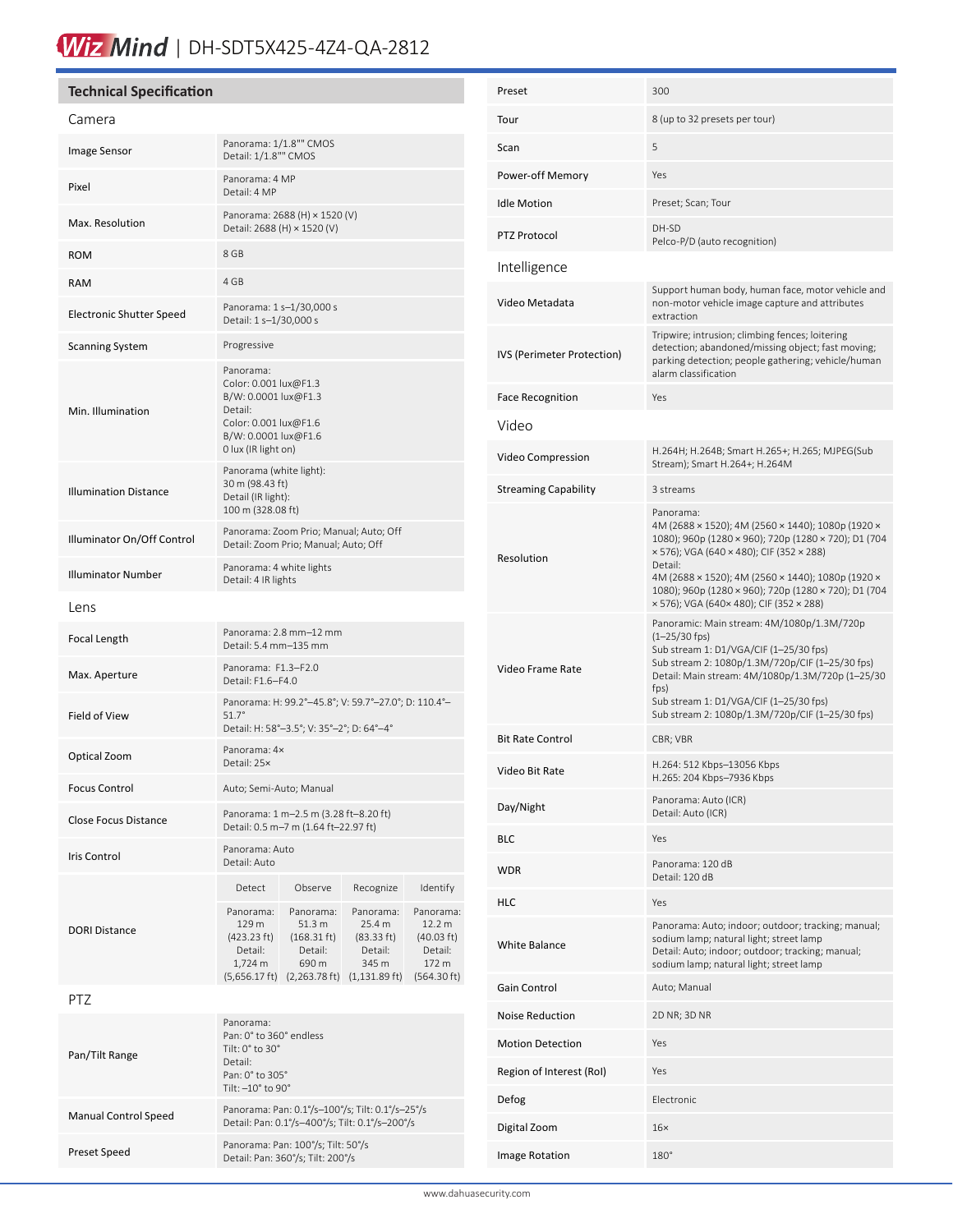# Wiz Mind | DH-SDT5X425-4Z4-QA-2812

| S/N Ratio                    | Panorama: ≥ 55 dB<br>Detail: $\geq$ 55 dB                                                                                                                                         |  |  |  |  |
|------------------------------|-----------------------------------------------------------------------------------------------------------------------------------------------------------------------------------|--|--|--|--|
| Audio                        |                                                                                                                                                                                   |  |  |  |  |
| <b>Audio Compression</b>     | G.711a; G.711mu; G.726; MPEG2-Layer2; G.722.1;<br>G.729; G723                                                                                                                     |  |  |  |  |
| Network                      |                                                                                                                                                                                   |  |  |  |  |
| Network Port                 | RJ-45 (10/100 Base-T)                                                                                                                                                             |  |  |  |  |
| Network Protocol             | TCP; FTP; RTMP; IPv6; IPv4; DNS; RTCP; PPPoE; NTP;<br>RTP; 802.1x; HTTPS; SNMP; DDNS; UPnP; ICMP; UDP;<br>IGMP; HTTP; DHCP; SMTP; SNMP v1/v2c/v3 (MIB-2);<br>QoS; RTSP; ARP       |  |  |  |  |
| Interoperability             | CGI; ONVIF Profile S&G&T GB/T28181                                                                                                                                                |  |  |  |  |
| <b>Streaming Method</b>      | Unicast; Multicast                                                                                                                                                                |  |  |  |  |
| User/Host                    | 20 (total bandwidth: 64 M)                                                                                                                                                        |  |  |  |  |
| Storage                      | FTP; Micro SD card (512 GB)                                                                                                                                                       |  |  |  |  |
| <b>Browser</b>               | IE9 and later versions<br>Chrome 41 and later versions<br>Firefox 50 and later versions<br>Safari 10 and later versions                                                           |  |  |  |  |
| Management Software          | DSS; NVR; Smart PSS                                                                                                                                                               |  |  |  |  |
| <b>Mobile Client</b>         | iOS; Android                                                                                                                                                                      |  |  |  |  |
| Port                         |                                                                                                                                                                                   |  |  |  |  |
| Audio Input                  | 1 channel (LINE IN, bare wire)                                                                                                                                                    |  |  |  |  |
| <b>Audio Output</b>          | 1 channel (LINE OUT, bare wire)                                                                                                                                                   |  |  |  |  |
| Two-way Audio                | Yes                                                                                                                                                                               |  |  |  |  |
| Alarm Linkage                | Capture; preset; tour; recordings on SD card; alarm<br>digital input; send email                                                                                                  |  |  |  |  |
| Alarm Event                  | Motion/tampering detection; audio detection;<br>network disconnection detection; IP conflict<br>detection; memory card state detection; memory<br>space detection; illegal access |  |  |  |  |
| Alarm I/O                    | 2/1                                                                                                                                                                               |  |  |  |  |
| Audio I/O                    | 1/1                                                                                                                                                                               |  |  |  |  |
| Power                        |                                                                                                                                                                                   |  |  |  |  |
| Power Supply                 | 36 VDC, 2.23 A (± 25%)<br>Hi-PoE                                                                                                                                                  |  |  |  |  |
| Power Consumption            | Basic: 21 W<br>Max.: 40 W (PTZ, zoom, focus, IR light, white light, and<br>smart plan enabled)                                                                                    |  |  |  |  |
| Environment                  |                                                                                                                                                                                   |  |  |  |  |
| <b>Operating Temperature</b> | -40 °C to +65 °C (-40 °F to +149 °F)                                                                                                                                              |  |  |  |  |
| <b>Operating Humidity</b>    | ≤ 95% (RH)                                                                                                                                                                        |  |  |  |  |
| Protection                   | IP67; TVS 8000 V lightning protection; surge<br>protection; voltage transient protection                                                                                          |  |  |  |  |
| Structure                    |                                                                                                                                                                                   |  |  |  |  |
| <b>Product Dimensions</b>    | 385 mm × 0277 mm (15.16" × 010.91")                                                                                                                                               |  |  |  |  |
| Net Weight                   | 9 kg (19.84 lb)                                                                                                                                                                   |  |  |  |  |
| <b>Gross Weight</b>          | 13.8 kg (30.42 lb)                                                                                                                                                                |  |  |  |  |

| <b>Ordering Information</b> |                             |                                       |  |  |  |
|-----------------------------|-----------------------------|---------------------------------------|--|--|--|
| <b>Type</b>                 | Model                       | Description                           |  |  |  |
| Dual-PTZ<br>Camera          | DH-SDT5X425-474-<br>QA-2812 | 4MP 25 Ordinary IR NETWORK PTZ CAMERA |  |  |  |
| Accessories                 | 36 VDC/2.23A                | Power Adapter                         |  |  |  |
|                             | PFB306W-S                   | Wall Mount Bracket                    |  |  |  |
|                             | <b>PFA150</b>               | Pole Mount Bracket                    |  |  |  |
|                             | PFB300C-S                   | Ceiling Mount Bracket                 |  |  |  |

### **Accessories**

#### Included:



36 VDC/2.23A Power Adapter



PFB306W-S Wall Mount Bracket

Optional:





PFA150 Pole Mount Bracket

PFB300C-S Ceiling Mount Bracket